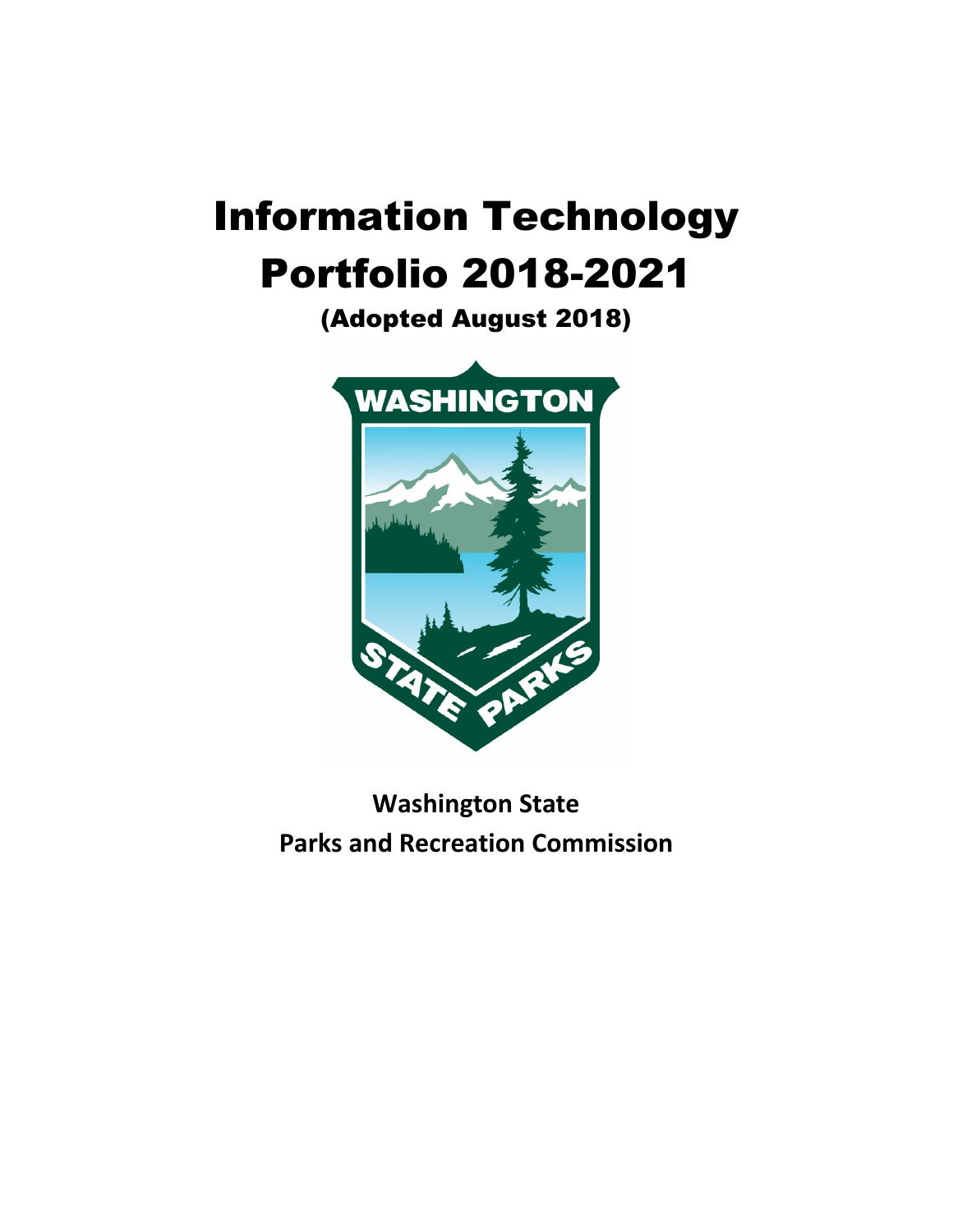## **Mandate**

The Information Technology (IT) Portfolio for Washington State Parks and Recreation Commission (WSPRC) is developed pursuant to Policy 112 – Managing Information Technology Portfolios established by the Office of the Chief Information Officer (OCIO) and is intended to satisfy the requirements of applicable statute, including RCW 43.105.230 – State Agency Information Technology Portfolio – Basis for Decisions and Plans.

## **Portfolio Organization**

The IT Portfolio is organized by the elements outlined by OCIO Policy 112 and used in support of managing existing technology assets and for prioritizing new investments. These elements include:

- 1. State Parks Information Technology (IT) Strategic Plan
- 2. Portfolio of technology services
	- a. Application inventory (OCIO Standard 112.10)
	- b. IT services provided (OCIO Standard 112.20)
- 3. Portfolio of IT related projects (OCIO Standard 112.30)

# **State Parks Information Technology Strategic Plan**

## **Alignment with Agency and State IT Plans**

The State Parks Agency Stategic Plan sets the agency direction under which all divisions, programs and activities are to align. The current and proposed agency strategic plans are hosted on the State Parks public website at [http://parks.state.wa.us/152/Strategic-planning.](http://parks.state.wa.us/152/Strategic-planning)

The State Enterprise Technology Strategic Plan at <https://ocio.wa.gov/strategy> outlines statelevel OCIO strategies and guidelines whereby agencies are also to align their technical efforts and procurements.

This State Parks Information Technology Strategic Plan details IT strategies, priorities, and technology roadmaps in support of both the Agency and the OCIO Enterprise strategic plans.

## **Practical Application**

Rather than a request-driven approach where business areas perceive what IT solutions may meet their needs and IT attempts to respond, a strategic approach evaluates requests for alignment to overarching strategies, priorities and technical directions/roadmaps. A strategic alignment assessment of proposed IT projects or procurements can help objectively determine on the front-end, whether or not to move forward and if so, with what priority.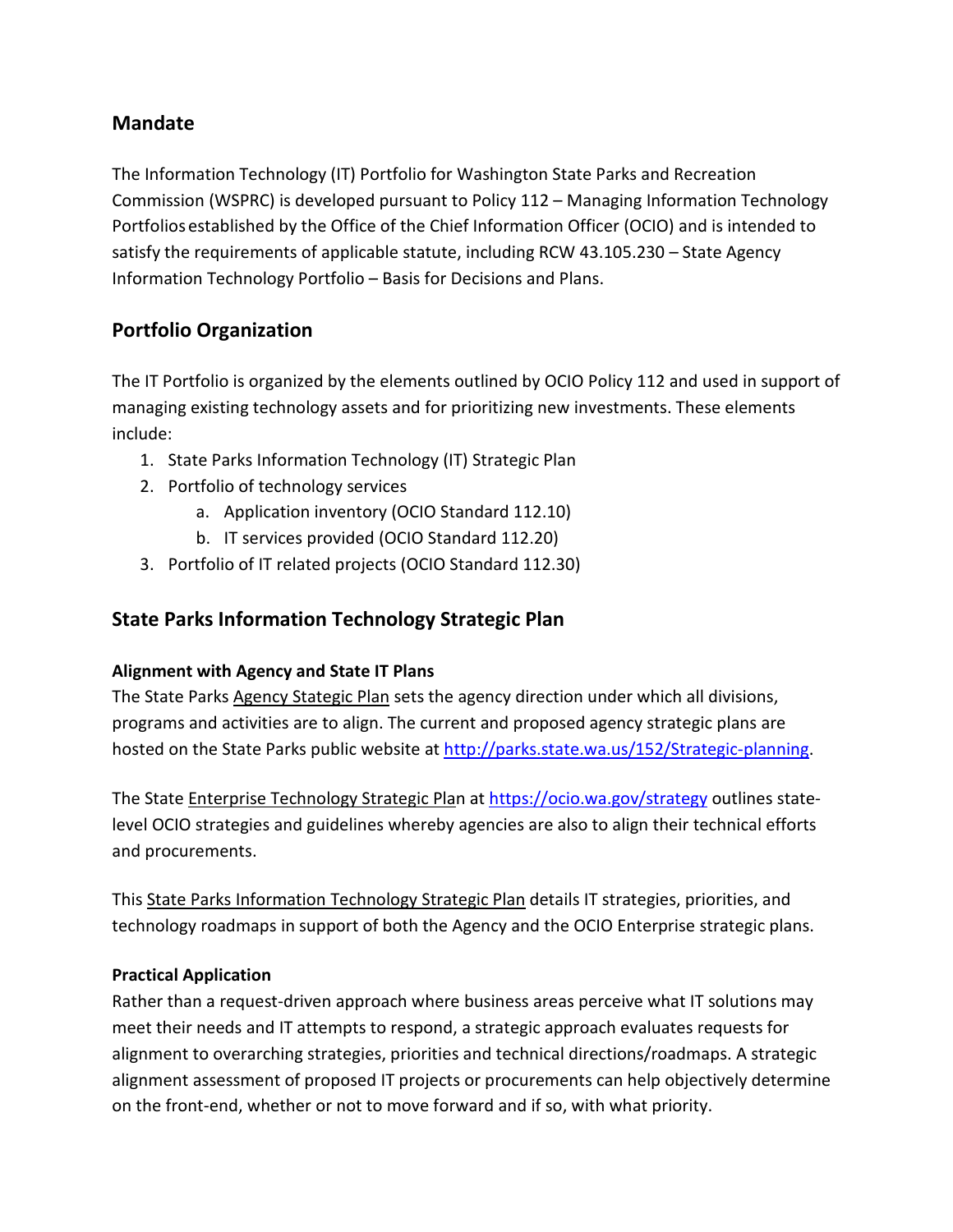#### **IT Strategies and Priorities for 2018-2021**

- **Increase utilization of Cloud technologies** to better support State Parks staff with decentralized state-wide IT solutions and to minimize the maintenance overhead of onpremise systems. Align with the state "Cloud Smart" strategy and Cloud legislation in vetting all IT solutions.
- **Facilitate strategic and enterprise project efforts** for the agency such as One Washington, Central Reservation System (CRS), Law Enforcement Records Management System (RMS).
- **Improve IT Infrastructure** 
	- o **Add parks to the State Government Network (SGN)** as part of the Modernizing Park Operations strategy. Continue implementation of virtual private networks (VPNs) and connectivity infrastructure, enabling staff to have needed network access for daily work assignments and serving the public.
	- o **Rollout new Windows workstations** to staff across the agency for a network joined, common workstation platform to leverage new technologies and to normalize support & maintenance.
- **Facilitate better data systems** for decision making.
	- $\circ$  Pursue a data strategy with the key foundational features in the short-term:
		- Develop a centralized customer contact database as a foundation for customer engagement and CRM efforts.
		- Migrate data/database resources from legacy databases or spreadsheets to more robust enterprise Microsoft SQL Server databases. This also stages the data for better reporting tools and for an eventual data warehouse or operational datastore.
	- o Facilitate and support business intelligence adoption by agency programs.
		- Enable ad hoc reporting through business intelligence software implementations.
	- $\circ$  Hone data extracts for better ingestion by in-house custom apps for generating reports used in forecasting (e.g., attendance extract).
	- $\circ$  Increase open data offerings expand the publishing of datasets to the public for greater transparency of state government
- **Improve IT security** to protect client and agency data as well as to ensure the continuity of business operations.
	- o Update IT Security Plan
	- o Conduct OCS security design reviews for IT projects/major enhancements
	- o Ensure staff compliance with IT security awareness training
	- o Utilize Secure Access Washington (SAW), and strategic state identity management integration for application authentication and authorization.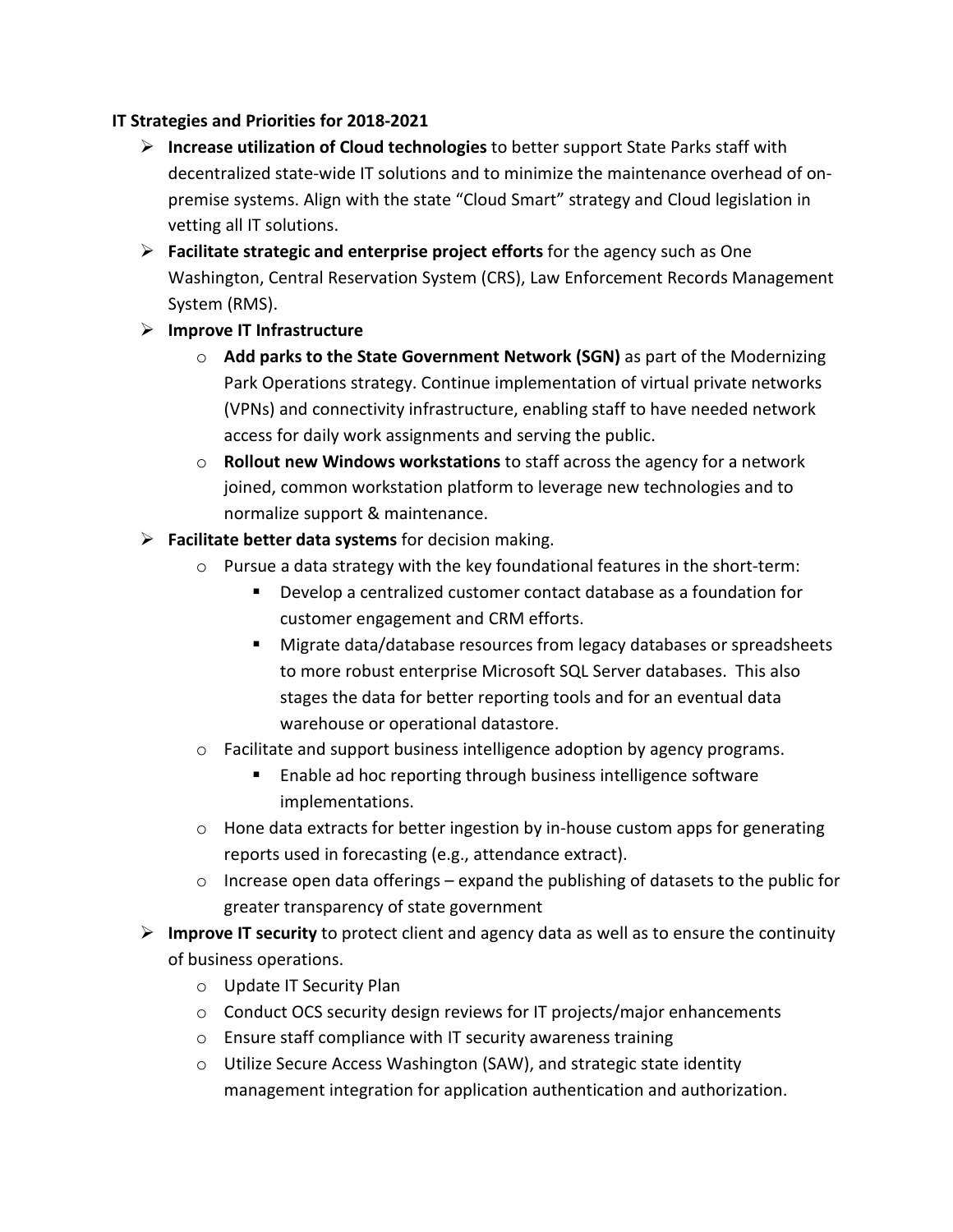- $\circ$  Update and improve system disaster recovery and incident response plans and procedures.
- o Recruitment of a CISO (Chief Information Security Officer).
- **Increase and optimize point-of-sale solutions** for State Parks products.
	- o Increase automated pay station locations
	- o Support passes/permits eCommerce Discover Pass, eCommerce sites
	- o Migrate the permitting site to Azure Cloud for optimization and strategic alignment.
- **Provide IT strategic roadmaps** to help visualize and plan for key IT initiatives over the next five years.
	- o Produce a State Parks IT Strategic Roadmap as a guide for IT Services.

# **Portfolio of Technology Services**

#### **Application Inventory**

State Parks software application inventory is updated by agency IT staff though the secure Application Inventory Collection Tool provided by OCIO and certified annually.

#### **IT Services Provided**

State Parks Information Technology Services unit is responsible for providing statewide technology resources and support to the entire agency. These services include:

- $\triangleright$  Network Services and Park Connectivity
- $\triangleright$  Application Development, Web Services, eCommerce Systems
- $\triangleright$  System Administration (i.e., account and access management, server configuration)
- $\triangleright$  Telecommunications
- $\triangleright$  IT Strategic Planning
- $\triangleright$  IT Portfolio Management
- **▶** IT Procurement
- $\triangleright$  IT Security Services and Management
- $\triangleright$  IT Project Management
- $\triangleright$  IT Business Analysis Services
- $\triangleright$  IT Project and System Consultation, Testing and Training Support
- $\triangleright$  Professional Consultation to Executive Leadership
- $\triangleright$  IT Help Desk Support
- $\triangleright$  Automated Pay Station Support
- $\triangleright$  Hardware Management configure, deploy and support computers, servers, peripherals
- $\triangleright$  Agency IT Policy, Standards and Procedures